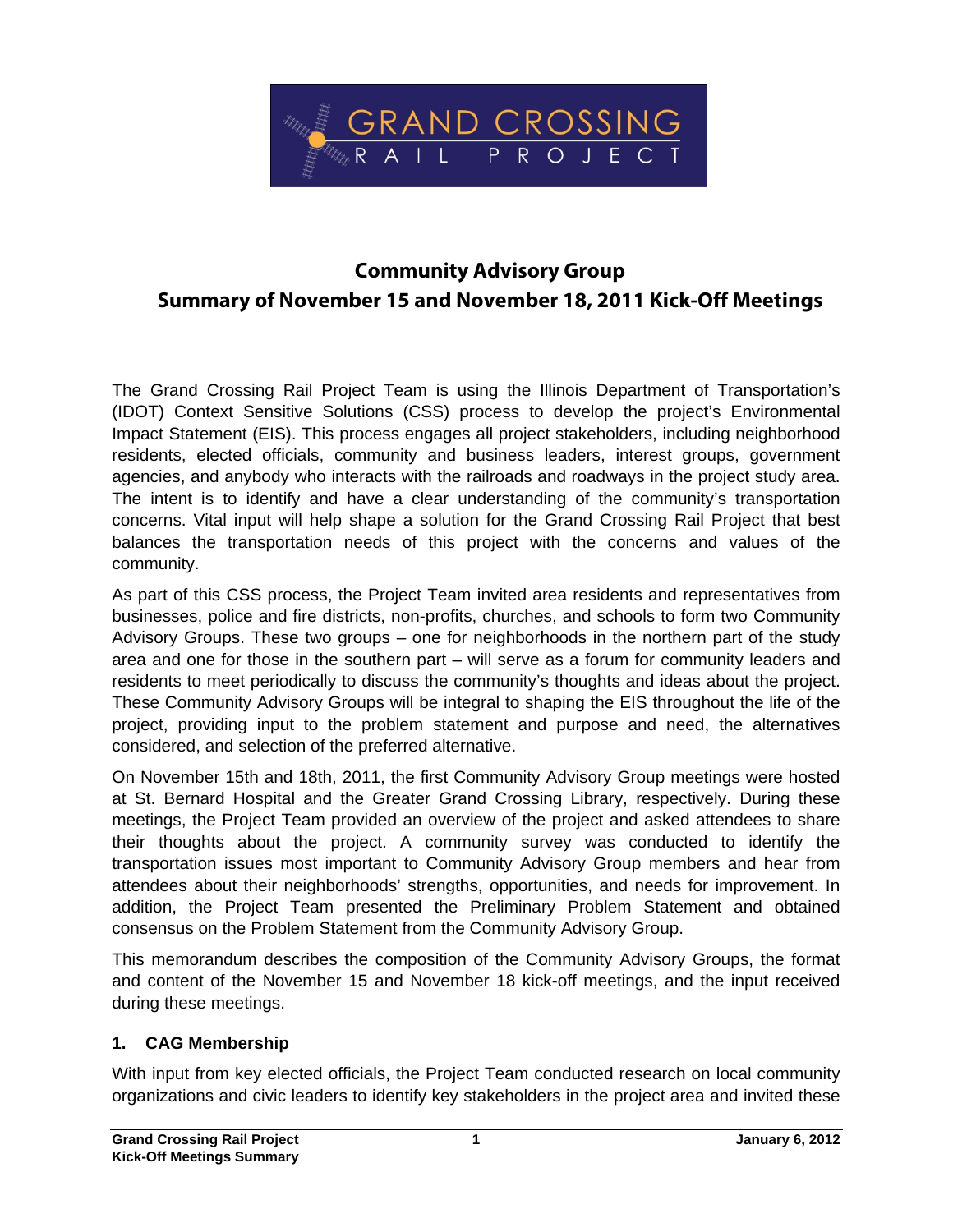stakeholders to participate in one of two Community Advisory Group kick-off meetings. Starting with the initial stakeholder list included in version 1.0 of the project's Stakeholder Improvement Plan (SIP), the Project Team added individuals and community organizations recommended by aldermen, state senators, and state representatives during a series of elected officials coordination meetings held in spring and summer 2011. In addition to soliciting input on the makeup of the Community Advisory Group, elected officials were asked to identify specific members who might be willing to serve as facilitators during the small group exercise described below, as well as for suggestions on potential Community Advisory Group meeting venues in their wards and districts.

Due to the length of the corridor and the distinct, potential benefits and impacts anticipated in different communities, the Community Advisory Group was split into two geographic subgroups, with Englewood and other neighborhoods in the northern portion of the study area forming the North group, and Grand Crossing and other neighborhoods in the southern portion forming the South group. The current Community Advisory Group membership list is included as Attachment A, with members added subsequent to the kick-off meetings indicated in red.

Once the initial Community Advisory Group membership list was compiled, potential members were contacted by letter and/or email, depending on the contact information available and, if known, their individual preference. A sample invitation letter is included as Attachment B. Elected officials were also notified of the meetings by letter. After the initial contact, the Project Team conducted extensive follow-up by both phone and email to maximize attendance at the meetings.

At the kick-off meetings, attendees were asked if there were others with whom the project study group should meet (either individually or through inclusion on the Community Advisory Group) to help establish the context of the project study area. Suggestions for additional organizations that should be contacted are listed in Section 4 under the responses to Part 3 of the community context survey. In addition, several individuals were recommended and have been added to the Community Advisory Group membership mailing list.

### **2. Community Advisory Group Kick-Off Meetings**

The Community Advisory Group-North Meeting was held on Tuesday, November 15, 2011 from 1:30pm to 4:00pm at St. Bernard Hospital, 326 W. 64th Street, Chicago and was attended by 17 Community Advisory Group members. The Community Advisory Group-South Meeting was held on Friday, November 18, 2011 from 12:30pm to 3:00pm at Greater Grand Crossing Public Library, 1000 E. 73rd Street, Chicago and was attended by two Community Advisory Group members. Project Team staff included Danielle Stewart and Jakita Trotter from IDOT, as well as several members of the consultant team, including Tony Pakeltis<sup>1</sup>, Craig Moore, Elizabeth Federico, and Brian McNuckle of Parsons; Nick Busalacchi of HNTB; and Margarite Wypychowski, Ambar Mentor, Josh Druding, and Terri Cornelius<sup>2</sup> of public outreach subconsultant Carolyn Grisko and Associates. Other attendees included Chuck Allen of Norfolk Southern, and Jeff Sriver<sup>3</sup> and Joe Alonzo of the Chicago Department of Transportation (CDOT). A meeting attendance list is included as Attachment C, and handout materials provided

 <sup>1</sup> North meeting only

<sup>&</sup>lt;sup>2</sup> South meeting only

<sup>&</sup>lt;sup>3</sup> South meeting only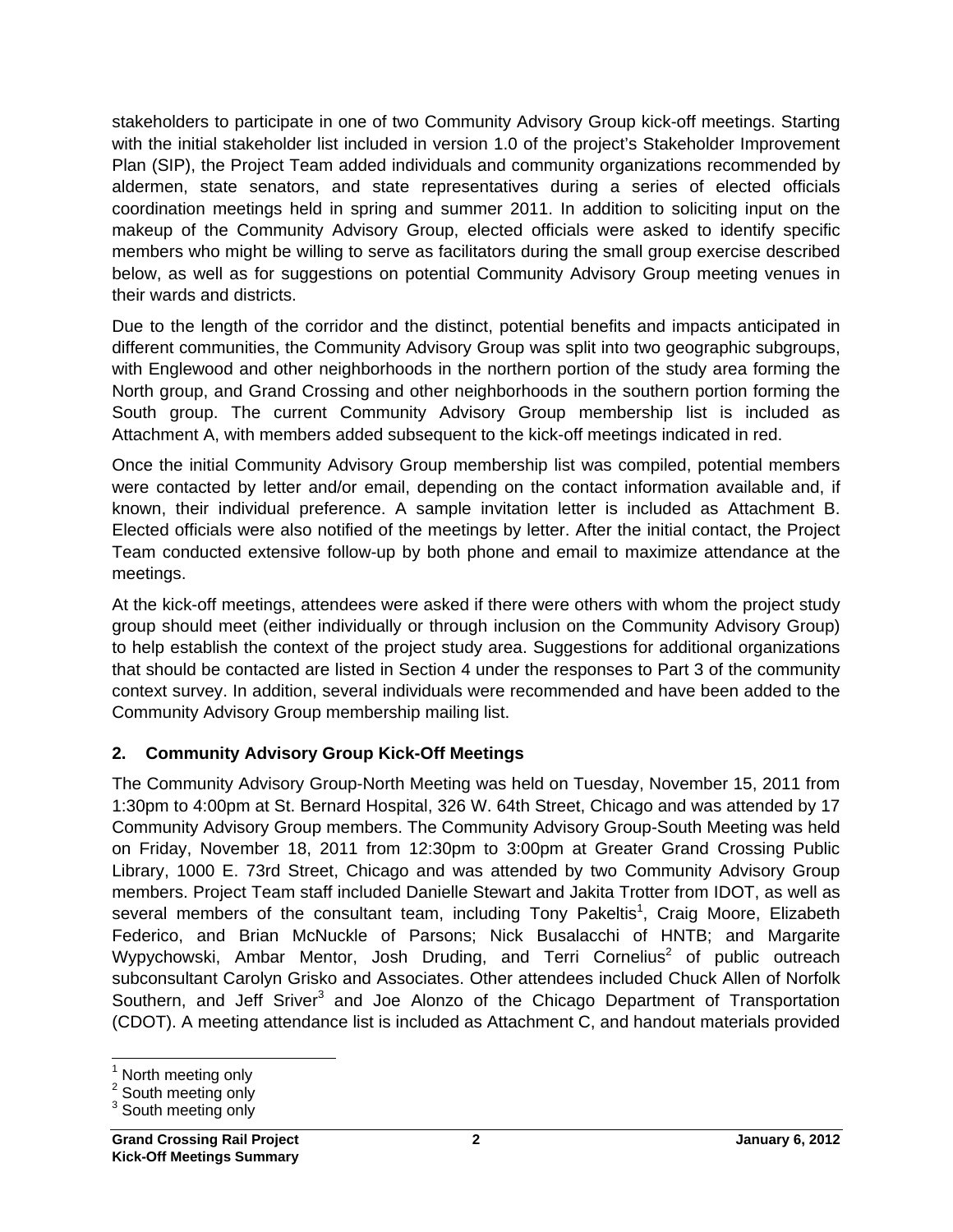to each attendee can be found in Attachment D. Details on the discussions that took place during these meetings are provided in Sections 3 and 4 below.

The venues for the two CAG kick-off meetings were laid out with tables seating 6 to 8 members each. Seating was not assigned ahead of time; CAG members chose on their own where and with whom to sit.



After welcoming attendees and thanking them for their participation, IDOT's CREATE Public Outreach Administrator Jakita Trotter began the presentation with a brief overview of the agenda and the goals for the meeting. Ms. Trotter's welcome was followed by introductions, which included a brief ice breaker activity designed to involve attendees in the meeting discussion right away and find out how the group views the community. This activity also provided the Project Team with the opportunity to collect additional information for the Community Context Audit information in a more open-ended manner than the information gathered through the survey activity described below. Each member was asked to complete the sentence, "Our community is a place where you can…" on an index card, and then read the card aloud as he or she introduced him/herself. The cards were collected and displayed on a board at the front of the room, as shown in the adjacent photo. The following responses were received

at the North meeting; because only two individuals attended the South meeting, the group chose to skip the ice breaker activity in lieu of a more informal discussion.

#### **Table 1: North Meeting Ice Breaker Activity Responses**

| Response:<br>Our community is a place where you can                                                                 |
|---------------------------------------------------------------------------------------------------------------------|
| Our community is a place where you can learn from one another.                                                      |
| Where you can raise a family.                                                                                       |
| Enjoy yourself. Raise my children. Go to church, library, stores. And if you get sick we have a wonderful hospital. |
| Find potential in unlikely places.                                                                                  |
| Family, unity, pride. Our community is a place with warm hearts and open hands.                                     |
| Our community is a place where neighbors are family.                                                                |
| Our community is a place where you can definitely make changes.                                                     |
| Community is a place to reside, close to public transportation and schools (Kennedy King College, Englewood).       |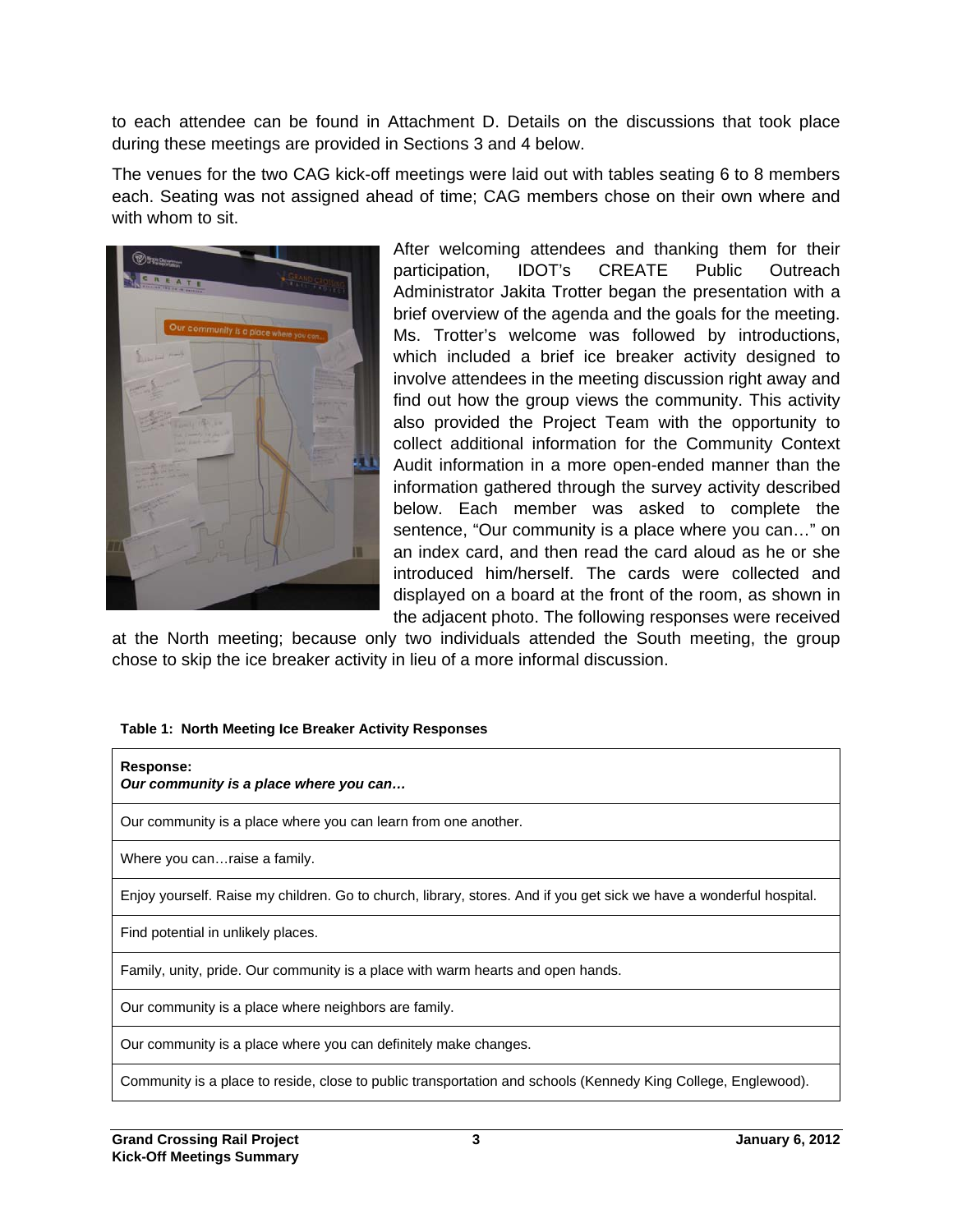**Table 1: North Meeting Ice Breaker Activity Responses** 

| Response:<br>Our community is a place where you can                                                                         |
|-----------------------------------------------------------------------------------------------------------------------------|
| Our community is a place where you can meet people who have an agenda that doesn't include anything that is<br>good for us. |
| Where you can see a variety of Chicago-style architecture:                                                                  |
| • Graystones                                                                                                                |
| • Bungalows                                                                                                                 |
| $\bullet$ Victorians                                                                                                        |
| Neighborhood friendly.                                                                                                      |

After the ice breaker activity, Ms. Trotter described the Community Advisory Group's role in the project, then turned the presentation over to IDOT's Acting CREATE Section Chief Danielle Stewart, who provided an overview of the CREATE Program. Ms. Stewart was followed by Parsons' Project Manager Tony Pakeltis<sup>4</sup>, who introduced the Grand Crossing Rail Project, presented the Preliminary Problem Statement, and described the EIS process and timeline. At the North meeting, the Project Team was assisted by Community Advisory Group member Michael Howard, who was invited by the Project Team at the suggestion of Alderman Dowell to serve as a facilitator for the meeting.

The Project Team's presentation was followed by a 45-minute group activity aimed at identifying the community, environmental, and transportation issues most important to Community Advisory Group members. The group activity is described in more detail in Section 3 – Community Context Audit Survey. The meeting concluded with a discussion of next steps and other opportunities for community input, including the December 12-13, 2011 Public Meetings. The Project Team received concurrence on the Problem Statement from attendees at both the North and South meetings.

A copy of the presentation slides is included as one of the handouts in Attachment E.

#### **3. Community Context Audit Survey**

As part of the Community Context Audit (CCA) for the project, a group survey was completed to harness the knowledge of our stakeholders to more fully define the context for the project. The survey, which is included as Attachment F, was divided into three sections:

- Part 1: Your Neighborhood
- **Part 2: Getting Around (focused on transportation issues)**
- Part 3: The Big Picture

At the North meeting, attendees divided themselves into four small groups and worked through the three sections of the survey, with each small group sharing their results with the full room

<sup>-</sup> $4$  Elizabeth Federico handled this portion of the presentation at the South meeting.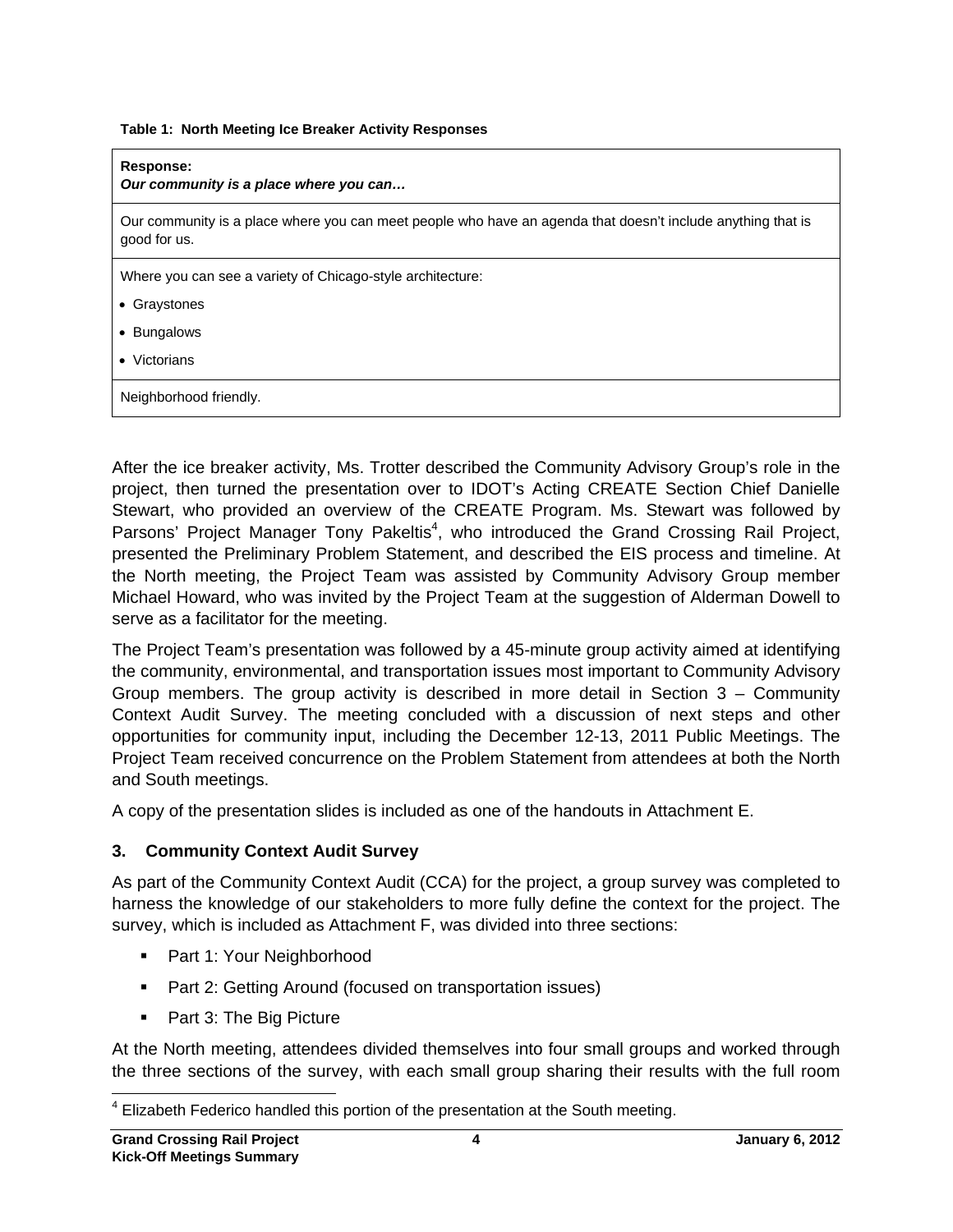after each section. Project Team members were stationed at each table to document the discussion. Each table also had a plot-size study area map and stickers to help the group identify issues visually. Michael Howard served as the overall facilitator for this activity, with individuals at each table helping to facilitate the small group discussions. Results from the North meeting are detailed in the next section.

Because of the low attendance at the South meeting, attendees chose to complete the survey form on their own after the meeting and submit it to the Project Team. One member indicated he would also share the survey with another  $5<sup>th</sup>$  Ward resident. To date, no surveys have been received from the South meeting attendees or from other local residents. General comments from the South meeting are summarized below in Section 5 – Other Comments Received.

The survey exercise – along with other comments received at both the North and South meetings – helped the Project Team understand the project study area from the community's perspective. The valuable input shared by these local neighborhood leaders and residents validated the transportation infrastructure problems previously identified and presented by the Project Team (i.e., the Problem Statement), and helped the team better understand how the neighborhoods view these issues. The results of this exercise will provide critical input to the development of the purpose and need and existing conditions sections of the EIS, as well as assure that solutions to the transportation issues that are the focus of the Grand Crossing Rail Project are developed in coordination with the surrounding neighborhoods.

#### **4. Survey Results**

The following is a compilation of the survey responses developed by the four small groups at the North meeting, with responses indicated in red, italicized text.

## **Part 1: Your Neighborhood**

- **What features/characteristics of your neighborhood are you most proud of?** 
	- ― *Historic sites:* 
		- ― *Chicago Black Renaissance artist Archibald Motley's home at 60th and Princeton*
		- ― *Plastic rope was invented at 60th and Princeton*
		- ― *Chicago's first African-American grocery store was in Englewood*
	- ― *Good schools, especially Lindblom Math & Science Academy in West Englewood.*
	- ― *Older housing stock (both a plus and a minus)*
	- ― *Kennedy King College*
	- ― *Brownstones and bungalows*
	- ― *Many transportation options*
- *Neighborhood challenges include:* 
	- ― *Vacant lots*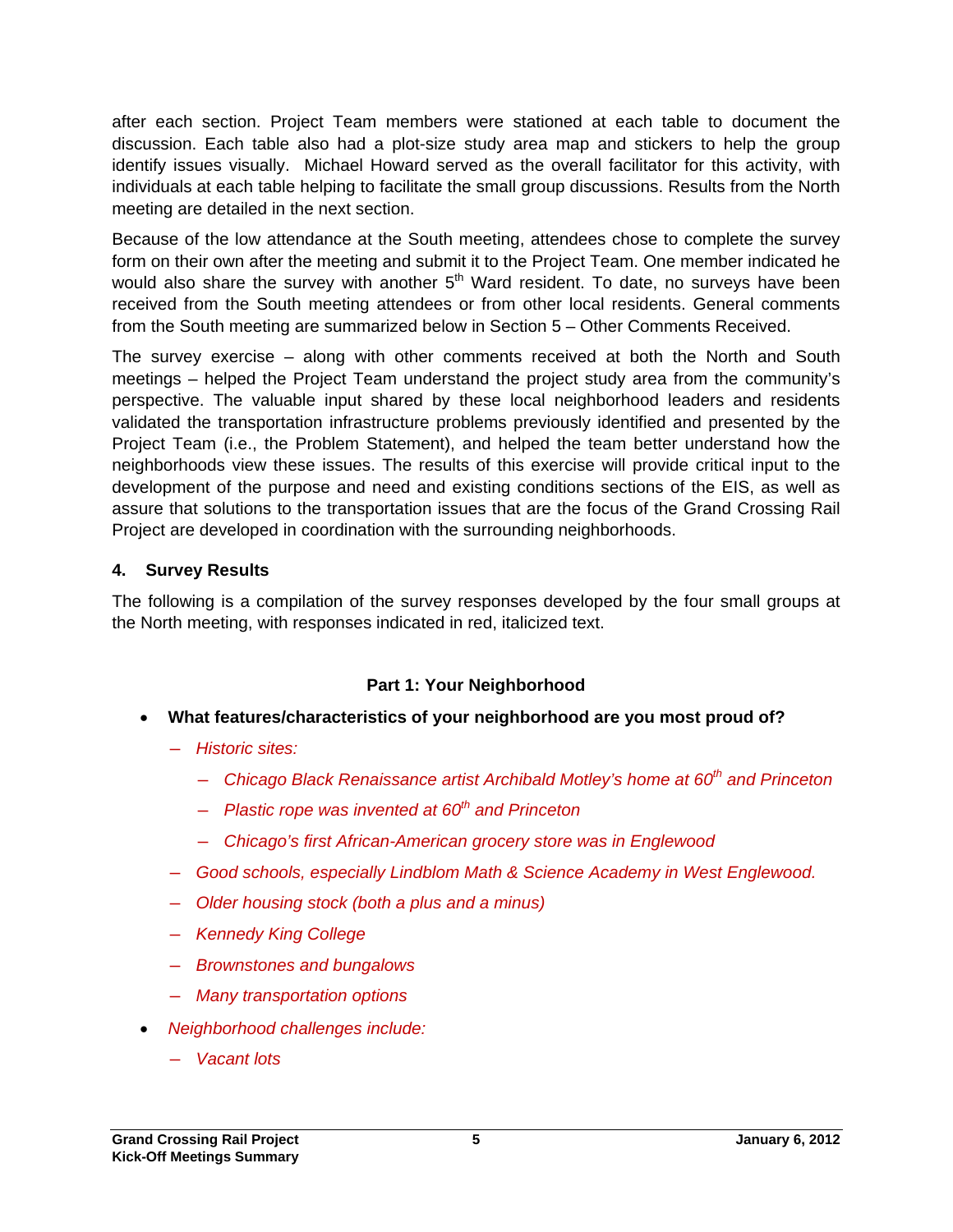- ― *Englewood is one of the most affordable neighborhoods in Chicago, so if residents are displaced, they'll have a hard time finding a similar place elsewhere*
- ― *Older housing stock (both a plus and a minus)*
- ― *Grand Boulevard shopping center is a mess*
- **What three words best describe your neighborhood?** 
	- ― *Try, try, try harder*
	- ― *Historical, challenging, transition*
	- ― *Transportation junction (rail, highways, airports)*
	- ― *Community*
	- ― *Family*
	- ― *Long-term residents*
	- ― *Torn down from NS yard expansion*
- **Fill in the blank: My neighborhood would be better if…** 
	- ― *…living conditions were better for instance, if there were stable commercial development/opportunities for local shopping.*
	- ― *…there were fewer abandoned homes and vacant lots.*
	- ― *…there were more retail outlets.*
	- ― *…there were more businesses in general.*
	- ― *…there were more parks and playgrounds.*
	- ― *…the area were served by more than one hospital.*
	- ― *… everyone had a job.*
	- ― *…there was job training.*
- **What community resources in your neighborhood are most important to you? Identify these on the map.**
	- ― *St. Bernard Hospital*
	- ― *Schools*
	- ― *Parks*
	- ― *Kelly Branch Library*
	- ― *Prentice Place gazebo (Sherwood Park?)*
	- ― *Embassy Church (used to be St. Martin's Cathedral)*
	- ― *Antioch Church (unlabeled circle near Kelly Library)*
	- ― *Kennedy King College and surrounding area (63rd and Halsted)*
	- ― *Walgreens*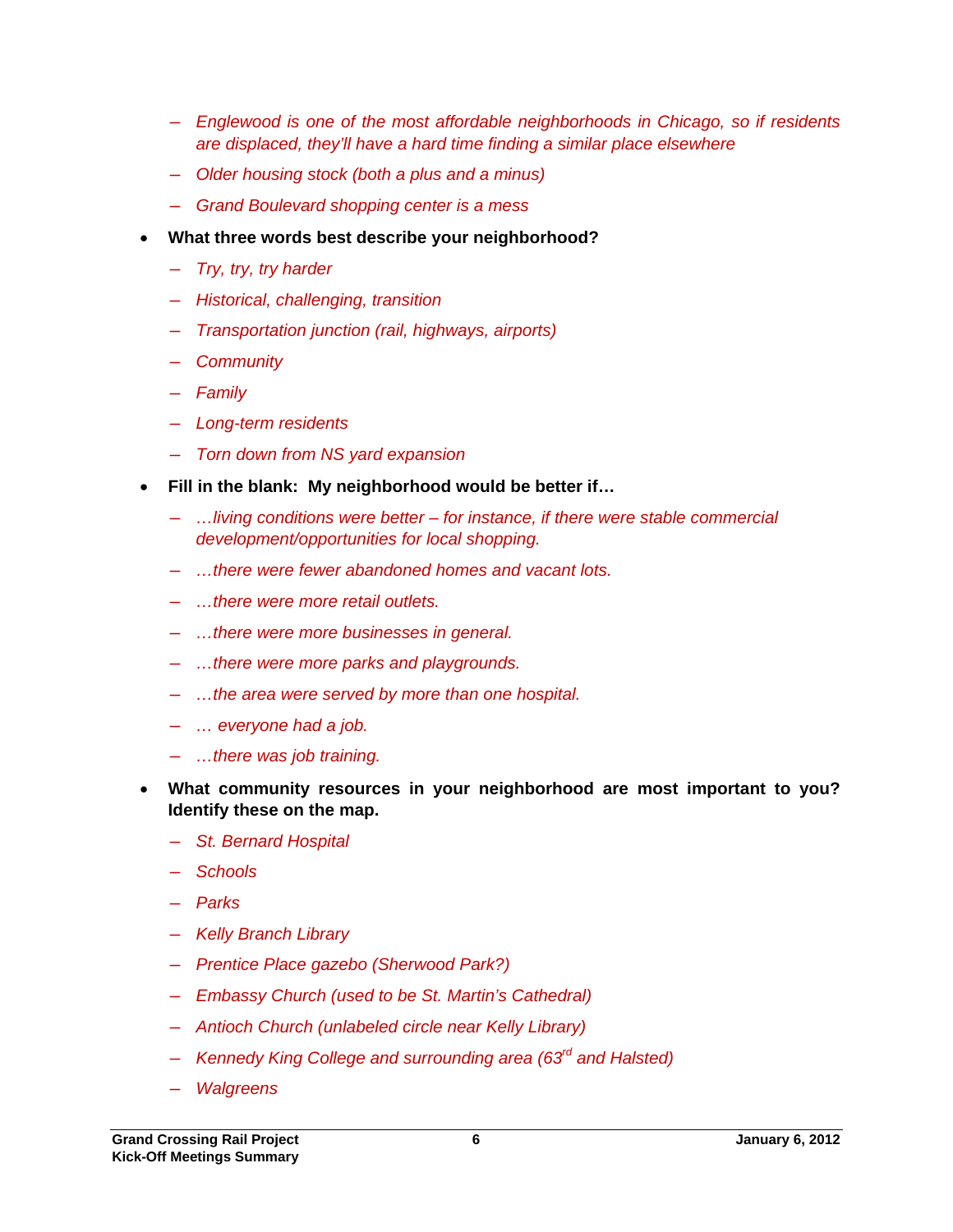- **What's missing from your neighborhood?** 
	- ― *Social gathering places…grocery and other stores, and recreational/fun spaces like a bowling alley. We need more commercial development to be a stable community.*
	- ― *Manufacturing jobs*
	- ― *Decent restaurants*
	- ― *Major grocery stores (e.g., Jewel, Dominick's)*
	- ― *Social centers for children*
	- ― *Parks/green space*
	- ― *Stores*
	- ― *Neighborhood unity* 
		- o Short-term: what simple, low-cost changes could be done right now to improve your neighborhood?
			- ― *Traffic cameras*
		- o Long-term: what long-term improvements should be made?
			- ― *Partner with larger companies to develop parcels and attract businesses/services to the area*
			- ― *Jobs*
- **On a scale of 1 (poor) to 5 (excellent), how would you assess the following features of your neighborhood?** *Note that some groups chose to answer "0" for some features to emphasize the "poor" rating.*

|  |  |  |  | Table 2: Ratings of Neighborhood Features $^{\mathbf{5}}$ |  |
|--|--|--|--|-----------------------------------------------------------|--|
|--|--|--|--|-----------------------------------------------------------|--|

|                                                                               | Group | Group | Group |
|-------------------------------------------------------------------------------|-------|-------|-------|
|                                                                               |       |       |       |
| Overall visual appeal                                                         |       |       |       |
| Feeling of safety                                                             |       |       |       |
| Cleanliness/quality of maintenance                                            |       |       |       |
| Comfortable places to sit                                                     |       |       |       |
| Places to socialize                                                           |       |       |       |
| Mix of stores and services                                                    |       |       |       |
| Economic vitality                                                             |       |       |       |
| Transportation facilities, including roads,<br>transit, sidewalks, bike paths | 4     |       |       |
| Frequency of community events/activities                                      |       |       |       |
| Active social/religious/community groups                                      |       | h     |       |
| Sense of pride and ownership                                                  |       |       |       |

<sup>&</sup>lt;u>Fast</u><br><sup>5</sup> Three of the four groups completed this section.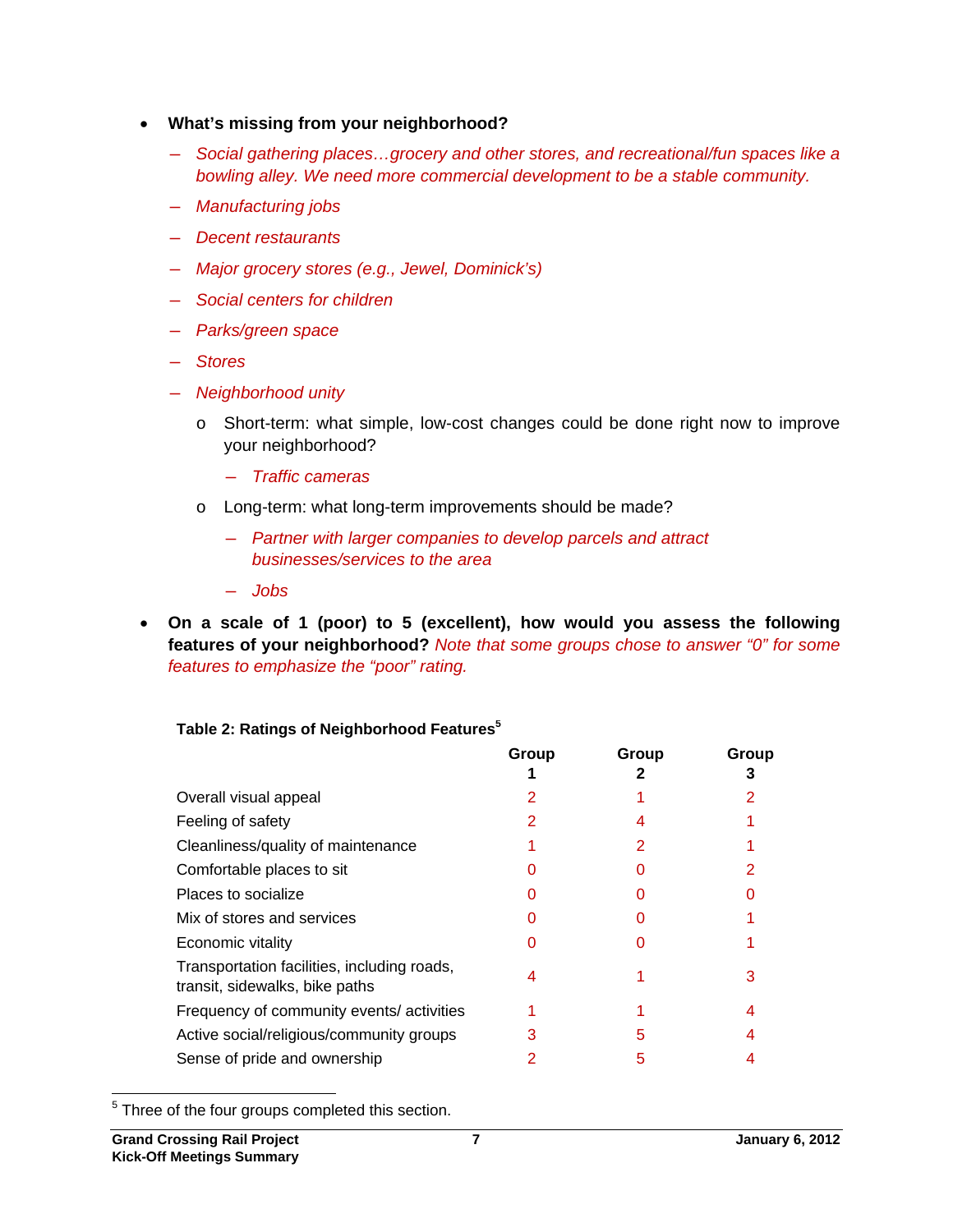#### **Part 2: Getting Around**

#### *A. Mapping Your Daily Journey:*

- o What combination of transportation modes do you take to get there?
	- ― *Walk, bike, bus, el, and car were mentioned. Most people said they drive. Neither Amtrak nor Metra is a good option, although one person mentioned using the Metra station at 35th St occasionally.*
	- ― *Buses along Halsted and 63rd are well-used, as are the CTA green and red lines.*
	- ― *Individuals mentioned:* 
		- o *"90% of the time in the car, and 10% on the green line (to go downtown)"*
		- o *"Mostly car"*
		- o *"Mix of car, bus, and el"*
		- o *"All modes including trains" (specifically mentioned 63rd St bus to State St bus)*
		- o *"Red line el to 63rd St bus"*
		- o *"Red or green line el to downtown for work each day"*
- $\circ$  Do you feel you have reasonable options to travel a different way if conditions change (for instance, if the weather is bad, or if there are transit delays or unusual traffic)?

*Most said yes, there are good alternate routes in all directions. A few said that there are not many options, and that bus service is limited.* 

#### *B. Your Experience with the Existing Rail System*

o Are you a rail passenger? How frequently do you ride Metra? Amtrak?

*Just green and red line el. Members use Metra and Amtrak very rarely (Metra 3-4 times per month or less; Amtrak almost never).* 

o Do your usual driving, biking, and/or walking routes involve crossing over or under railroad tracks at one or more locations?

*Yes, and some are in really bad shape. Especially 63<sup>rd</sup> and State, which is a little* better now that the lighting has been improved, but still scary, even in a car. If *you get stuck in there, you can't turn around. 87th and Ashland was also mentioned.* 

o Can you see railroad infrastructure (tracks, viaducts, etc.) from your home or work?

*Yes (some can see from home, some from work).* 

o Can you hear trains from your home or work?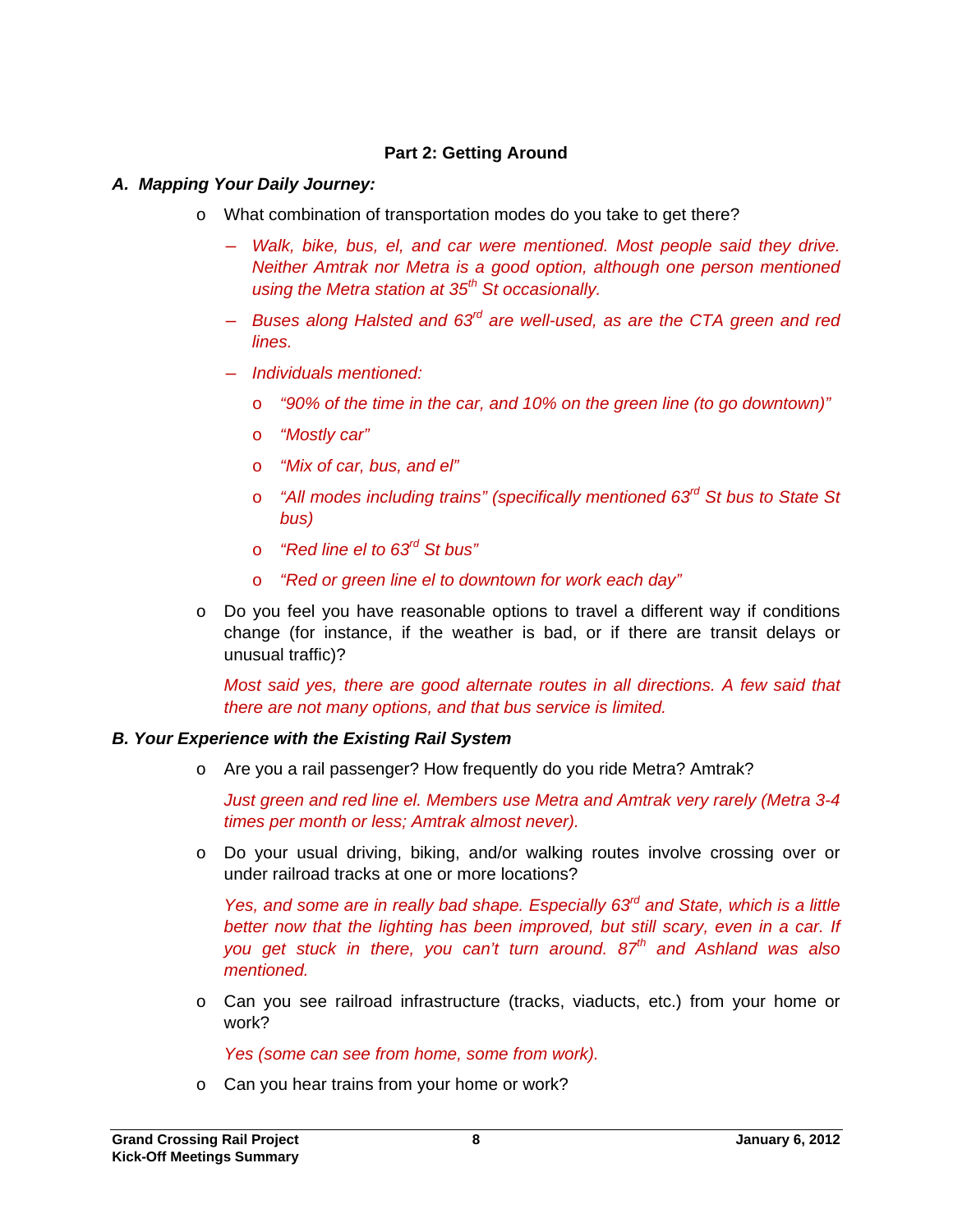*Yes (some can hear from home, some from work).* 

*Noise and vibration are an issue; trains often shake nearby properties and contractors have had to be brought in to seal cracks in homes. (The intersection of 83rd and Parnell was identified as a specific example.)* 

o Do you interact with the existing rail system in some other way?

*Many said no. Someone mentioned that the red line el is slow at night, due to nighttime track work.* 

- In general, what are the benefits of rail to your community?
	- ― *No personal benefits…it's basically just passing through.*
	- ― *Possible job benefits.*
	- ― *It's a benefit for commuters, but most commuters who use it are not from this community.*
- In general, what are the drawbacks of rail to your community?
	- ― *Eyesore*
	- ― *You can't really put residential or commercial development near the rail infrastructure (meaning viaducts, etc., not stations)…"who wants to live/work near that?"*
	- ― *May affect quality of life (noise, vibration, aesthetics)*
	- ― *Road traffic delays at the intersection of 95th and Vincennes due to freight trains*
	- ― *Trains idling next to Fuller Park*
	- ― *Pollution*

#### *C. The Big Picture*

- What are the main transportation issues in your neighborhood? Think about all modes walking, biking, driving, bus, rail.
	- ― There is encouragement for biking and walking, but you still don't see lots of people doing it, for the following reasons:
		- o Safety
		- o Sidewalk design
		- o Speeding vehicles
		- o Debris
		- o Potholes
		- o Broken concrete
		- o Poor aesthetics
		- o Poor lighting
	- ― Pollution from the Dan Ryan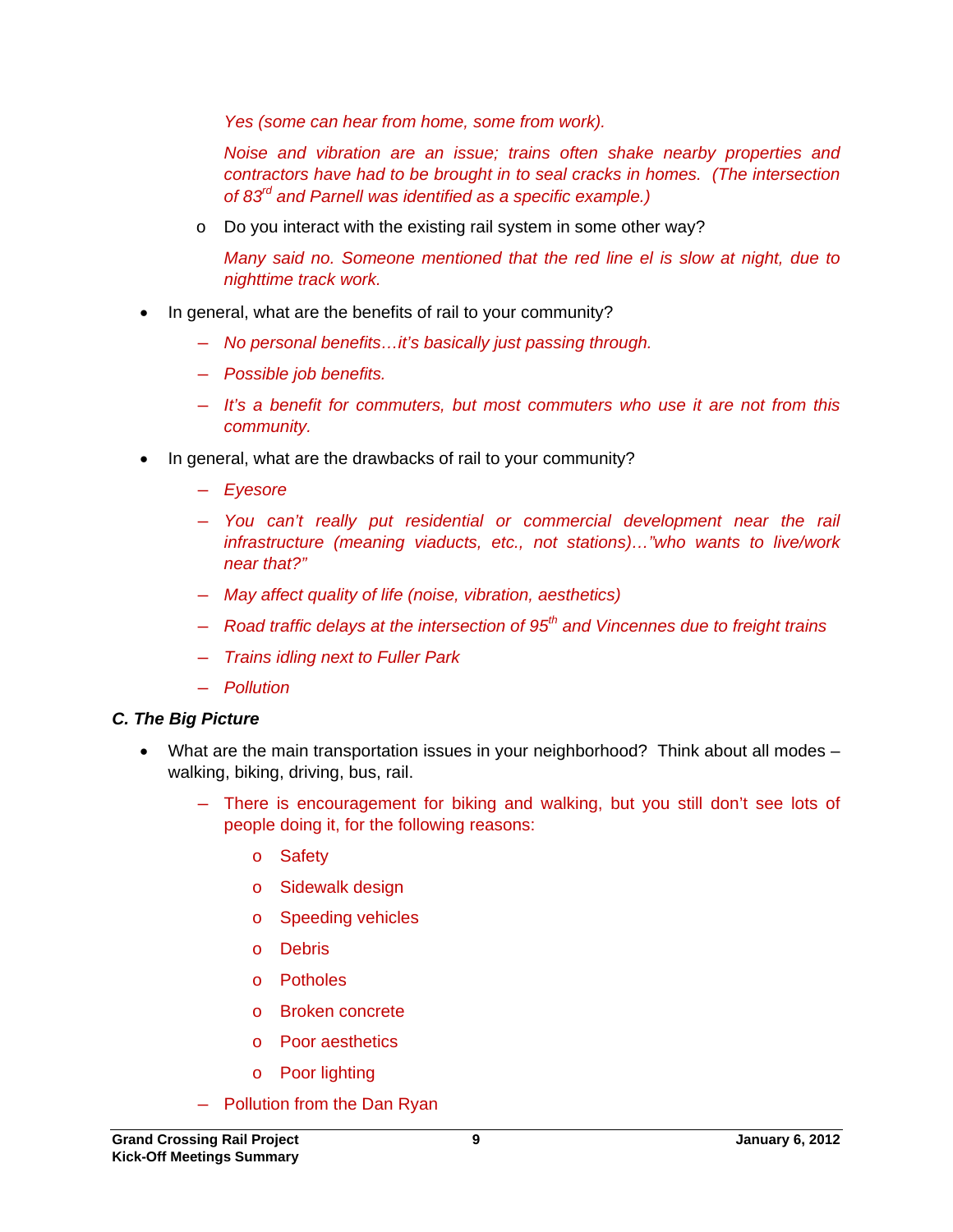- ― Viaducts none of them seem to have the "last painted on…" dates like you see in other areas, because it's been so long that they've all worn off.
- ― Long wait times for transit
- ― Rail is necessary for community and to transport goods
- ― Overall roadway traffic (driving is the main mode of transport for many participants)
- ― Limited bus service
- ― No bike lanes
- What one change would most improve your travel experience in your neighborhood?

Improve safety.

• On a scale of 1 (poor) to 5 (excellent), how would you rate the condition of other rail transportation facilities in your neighborhood? (rail viaducts, conditions along tracks)

Two of the four groups said 1, especially on side streets. Walls are falling apart on most of the viaducts. Another group said 3.

#### **Part 3: Summary**

- Review your group's answers to the previous two exercises and pick the three most revealing points you discussed. Prepare to share with the larger group.
	- ― Safety
	- ― Jobs/economic development/job training
	- ― Poor condition of viaducts the viaducts don't add anything to the community and are a potential hazard (due to their condition)
	- ― Community involvement in the process
	- ― Specific impact that the Grand Crossing Rail Project would have on the community. Beyond improving Amtrak service, what, if any, specific contributions would the project make towards community improvement efforts? A suggestion was made to look at the issue of vacant buildings and whether or not any of these would be rehabbed as part of the project a way to help spur economic development.
	- ― Need for a train station
- What other groups/individuals NOT present at today's meeting should be invited to participate in future Community Advisory Group meetings?
	- ― Resident Association of Greater Englewood (RAGE) Aysha Butler (aysha75@gmail.com)
	- ― Church organizations, such as Pastors of Englewood
	- ― CTA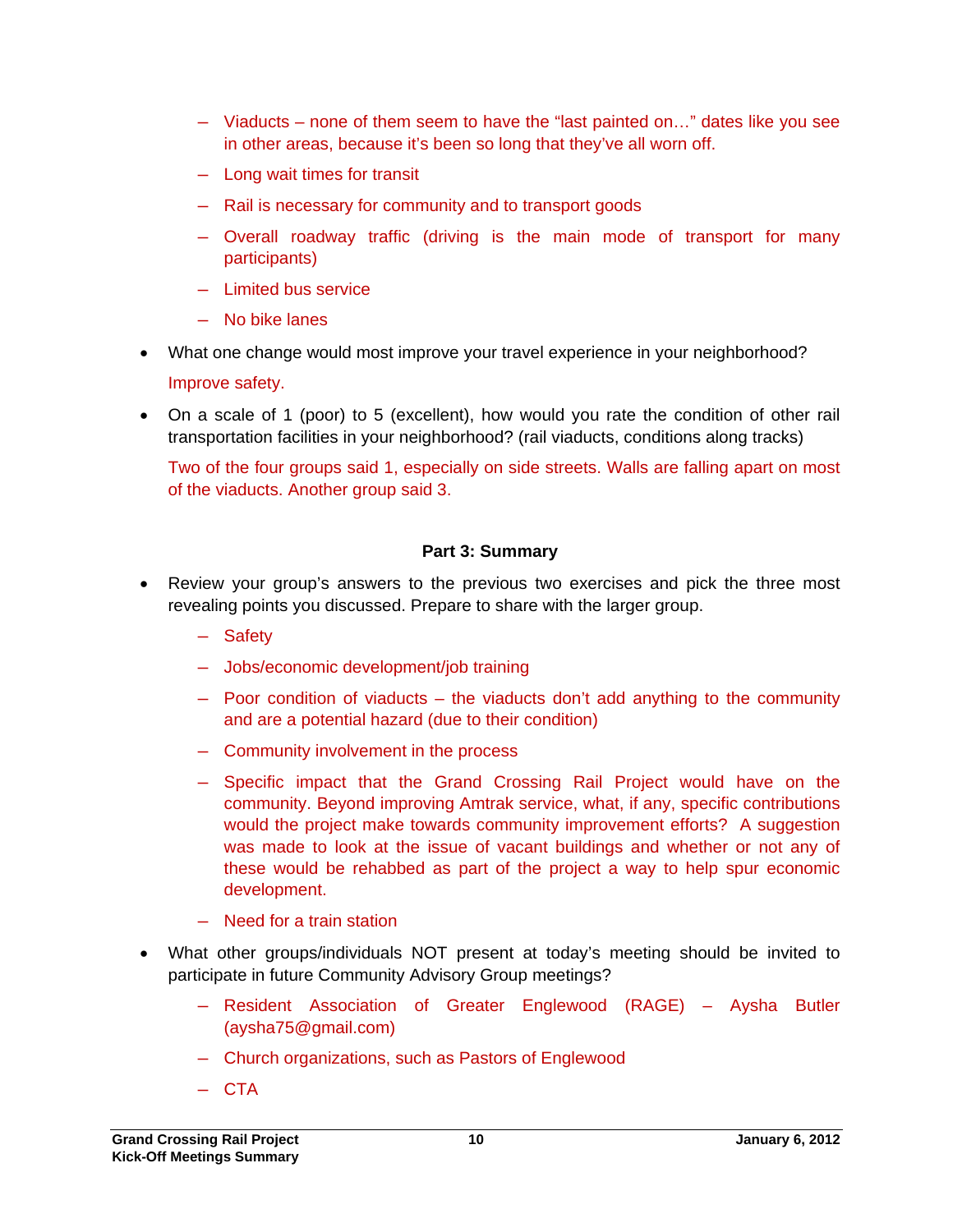- ― African American Contractors Association
- ― Inner City Youth Foundation Christine Perkins (773-285-2000)
- ― Additional community leaders from the area immediately adjacent to the rail corridor
- ― Local park district advisory council
- ― Local school councils
- ― Chicago Police Department
- What are the best media outlets and methods to communicate with members of the community?
	- ― Teamwork Englewood (teamworkenglewood.org)
	- ― Englewood Portal (englewoodportal.org) run by Teamwork Englewood, gets thousands of hits a day
	- ― Radio (Kennedy King College station, WVON/Cliff Kelly, WGCI)
	- ― Flyers posted at library, local YMCA, and other high-traffic locations
	- ― Notices in aldermanic newsletters
	- ― Chicago Sun-Times
	- ― The Defender

#### **5. Other Comments Received**

Several additional comments were received at the North and South meetings:

#### North:

- Teamwork Englewood has a community meeting room that holds 100-200 people the representative from Teamwork Englewood offered it for future meetings. He also requested a project map to hang in the room.
- Teamwork Englewood also has a literature desk…good place for public meeting postcards.
- Have a project newsletter
- Use local contractors

#### South:

- Inquiries regarding outreach and how the Project Team developed the Community Advisory Group list.
- Clarification on the difference between the Grand Crossing Rail Project and other CREATE projects.
- Discussion on the role Community Advisory Group members can play on spreading the word for public meetings, and what methods the Project Team is currently using to publicize the meetings.